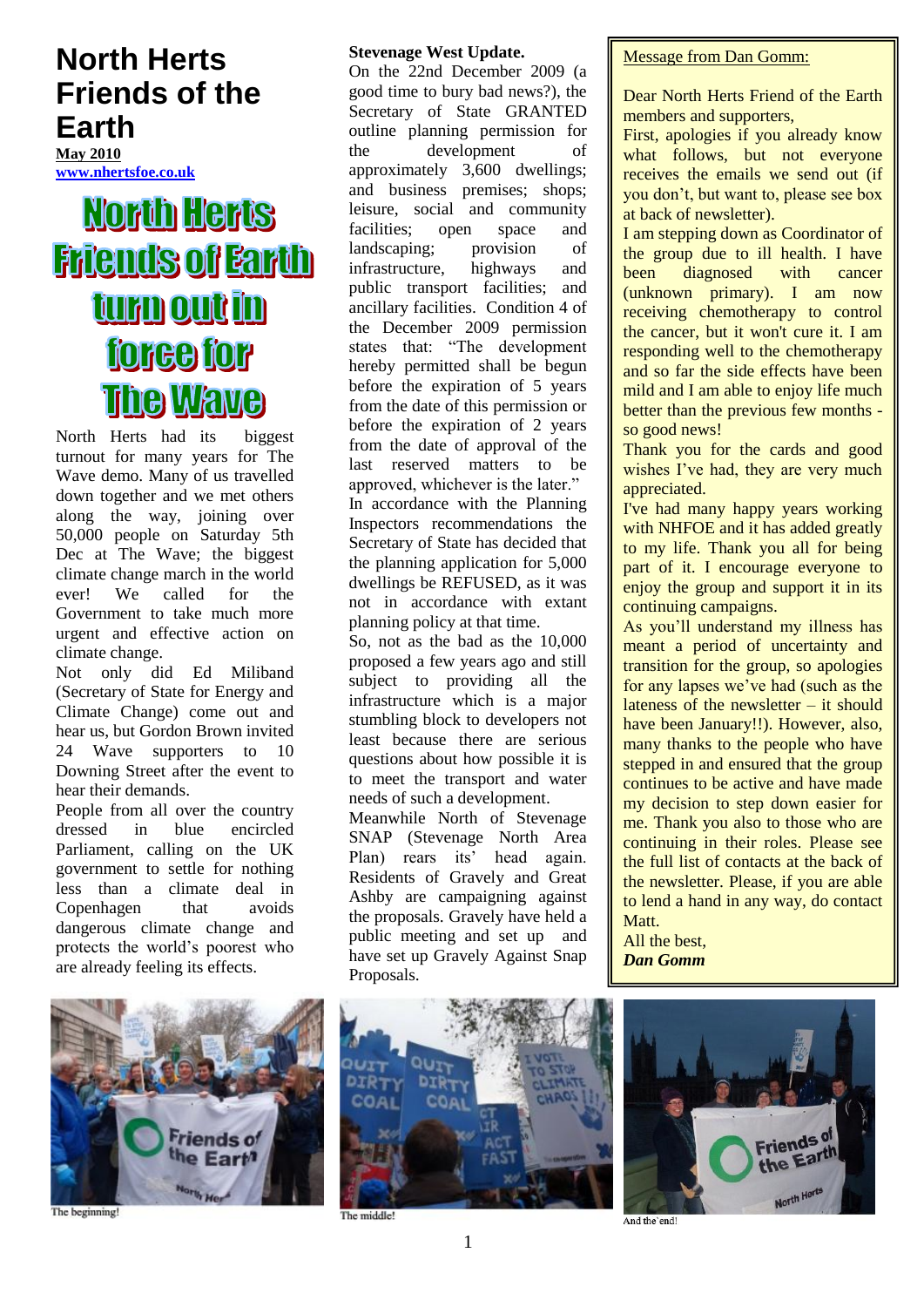#### **Actively campaigning with North Herts Friends of the Earth 2009 January.**

Luton North bypass events were attended and our opposition clearly put. A full written submission to the consultation objecting to the bypass from North Herts Friends of the Earth and objections from individual members were submitted.

#### **Why woolen clothing is cool**

- It's sustainable.

- It's biodegradable.
- It's antibacterial.
- It's chlorine free.

All good things, by the way. But by far the biggest environmental impact of a

garment comes from washing and ironing it.

The great thing about a jumper is that you don't wash them that often.

And when you do, it has to be hand wash.

Which is a cool wash, which is cool too.

And ironing wool! Why would you?

*From howies winter 2009 catalogue:* [www.howies.co.uk](http://www.howies.co.uk/) *Submitted by Ann*

# **Actively campaigning with North Herts Friends of the Earth 2009 February**

Hitchin Urban Transport consultation events were attended and our case made was against a bypass and for transport alternatives by several members.

This led to a prolonged and detailed struggle with consultants who misrepresented comments made by people at the event. Mostly these issues have not been fully resolved, leaving a report on the consultation event as being more pro- bypass than the consultees actually were.

**Coldest winter for years** This year we saw snow in quantities many of us thought climate change would stop us seeing ever again.

However, soaring global temperatures do not guarantee hot weather for Britain. We may still get a poor summer, but that does not mean the world is not continuing to heat up, a point

ignored by most climate-change deniers.

In fact, there is a world of difference between the British weather at any given time and the inexorable shift that is taking place in the climate of the planet, as Peter Inness, a Reading University meteorologist, makes clear. "Britain covers only a very small part of the globe. It takes up less than one thousandth of the world's surface. The temperature here is almost irrelevant when considering the issue of global climate change."

Yes, we felt the cold but many other parts of the world are having no such problems, as Richard Betts, head of climate impact at the Met Office, argues.

"It is true that Britain is having a spell of extremely cold weather, as is much of northern Europe and the United States. But at the same time, Canada and the Mediterranean region are having unusually warm weather for the time of year. We shouldn't get so absorbed with what is going on in our backyard."

This argument is also made by Inness – though rather more forcibly. "I think it is really stupid to say that the current cold weather proves that climate change is not happening. Climate refers to changes in the weather patterns over a 20- to 40-year period. What is happening in Britain at present represents little more than a point on a graph."

This takes us to the heart of the matter. Meteorologists may make errors with specific long-range forecasts. (This winter was more likely to be mild than severe, they thought.) There is no doubt about the overall trend. Each year, humanity pumps billions of tonnes of carbon dioxide into the atmosphere. The inevitable result will be global warming and major, catastrophic climate change.

It is a bit like playing Pooh sticks, says Betts. "When you throw sticks off a bridge, you know they will all be swept downstream. You just don't know which one will move the fastest. It is the same with climate and the weather. We know the world is warming inexorably but we cannot say specifically which year is going to be the warmest. We can only indicate what are the general prospects of getting a recordbreaking year. And despite the horrible weather at present, it is quite possible that we will get one this year."

*Adapted from The Observer, Sunday 10 January 2010 Robin McKie*



#### **Actively campaigning with North Herts Friends of the Earth 2009 February**

Dan attended "Six billion ways" event in London –planning and building up to the G20 summit and protests. A inspiring event organised by Friends of the Earth, Jubilee Debt Campaign, People and Planet, War on Want and the World Development Movement and addressed by speakers as diverse as Mark Thomas (comedian activist), Bianca Jagger (international human rights advocate), Meena Raman (Friends of the Earth Malaysia and a leading campaigner for climate justice) and Susan George (one of the leading and founding figures in the global justice movement).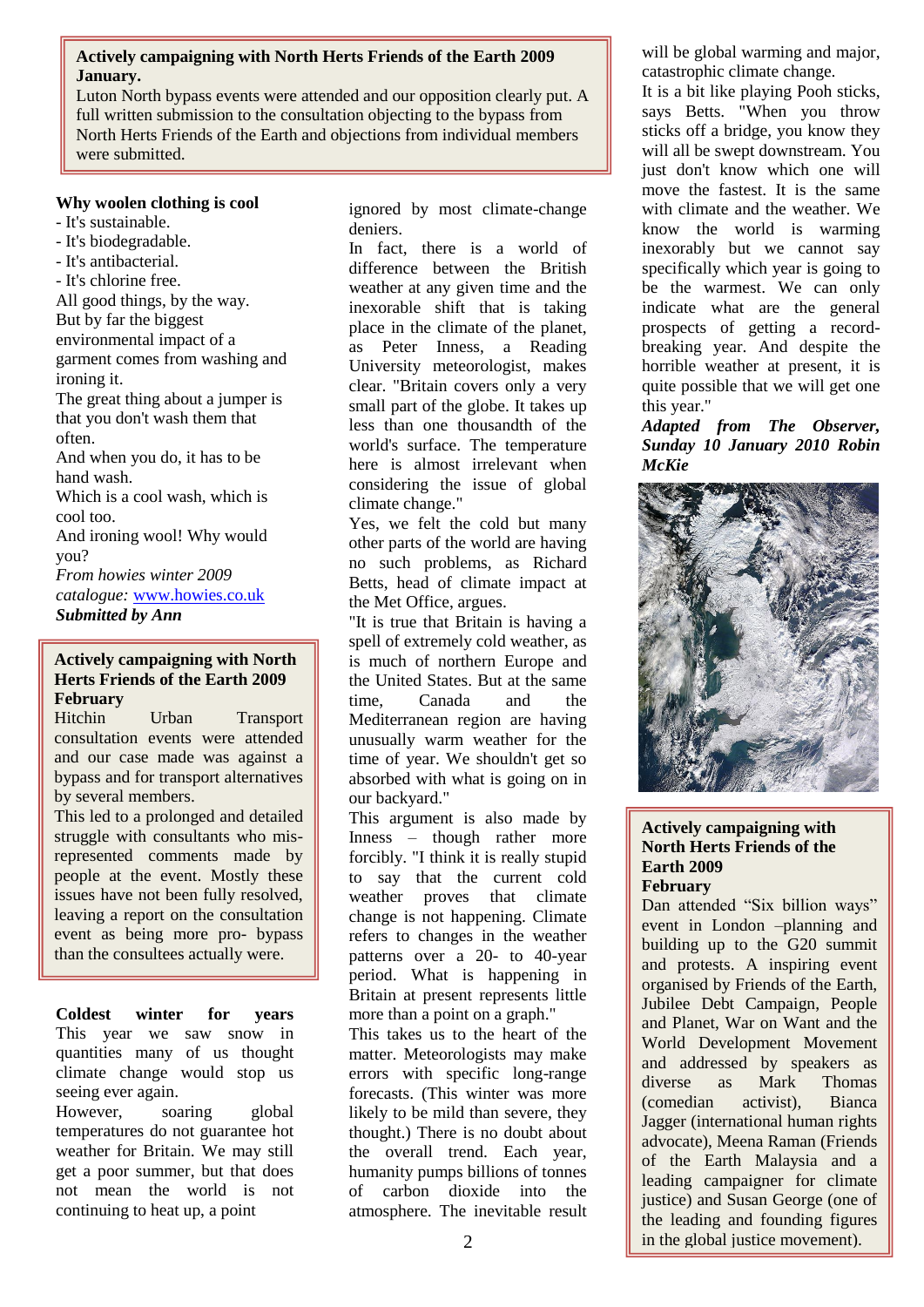# **Rantology to Reality**

We *rant* about a lot of issues in Hitchin. Luton east expansion, Stevenage west expansion, East of England development proposals, Land Allocation in and around Hitchin, Luton and possibly a Hitchin bypass, overdevelopment in Hitchin, Churchgate, Hitchin Conservation area, Hitchin Urban Transport Plan, possible incineration in Hertfordshire, recycling and zero waste, NHDC's Climate Change Strategy, the Town Hall, Hitchin Museum, pigeon infestation, the effects of the expanding night life in Hitchin, the state of the public realm and many more.

Have I left any out? Oh yes the High Ropes Project for the Dell. Why? Because it will not leave enough *sand* for people who ignore the consequences of Peak Oil and Climate Change in which to bury their heads! Not only do these people realize that rejecting these threats will reduce their life quality and shorten others, but that they will have suffocated in the *sand* anyway and that their survivors will have to waste energy digging them in deeper (6 foot?) into the *sand*. You might argue that this is an altruistic act providing nutrient to the *sand* for green growth as a new sustainable energy source. Stop, you need not pay such a high price!

Instead I suggest extracting fellow Hitchinites from the *sand* enacting CPR and joining me in starting Hitchin Transition Town to reduce fossil fuel energy, increase renewable energy and revive Hitchin's economy by using local shops and services as much as possible. This will produce a much more sustainable future built on rock rather than *sand* and a raw material useful for double glazing and for casting wind turbine blades, bicycles and other low energy artifacts. Much more useful than having to fill bags with it to combat rising water levels!

To prevent capital punishment by *sand* and to change *rant* into *reality* contact me before the

| sandglass | runs                          | OUT | at |
|-----------|-------------------------------|-----|----|
|           | chrishoney design@yahoo.co.uk |     |    |

# **Actively campaigning with North Herts Friends of the Earth 2009 January**

Four North Herts members attended the Friends of the Earth Regional gathering for the East of England in London. Great venue, good free coffee and interesting workshops! The national Get Serious campaign was launched.

# **Empty skies proved that airports cause pollution, say researchers**

Wasn't it wonderful to have quiet clear skies for a while earlier this year? And have you noticed how much grayer the skies are since, now that the vapour trails are back and disperse and merge to hide the blue? Well, according to this article it isn't only our peace of mind that is suffering from the excessive flying we've become used to.

"Scientists have used the no-flying period caused by the ash cloud to show for the first time that airports are themselves significant causes of pollution. Although long suspected, the fact that mass takeoffs and landings are large pollution sources could never be proved before, because aircraft pollution could not be measured as separate from the pollution caused by vehicles operating near by. But an analysis of the first three days of the unprecedented closure of UK airspace, at Heathrow and Gatwick, shows that there is a definite air pollution caused by air traffic in the vicinity of airport hubs.

Pollution near both airports dropped significantly during the first three days of the shutdown. During last Thursday, Friday and Saturday, levels of two major pollutants, NO2 (nitrogen dioxide) and NOx (the generic term for oxides of nitrogen, taken together) fell virtually to zero.

Such nitrogen pollutants can exacerbate breathing difficulties in older people and those suffering from cardiac conditions, and can react with sunlight to form an even more damaging pollutant, ozone, which causes the sort of "urban smogs" seen in Los Angeles. NOx and NO2 are particularly associated with jet aircraft, as they are produced by the high-temperature mix of aviation with fuel.

The new analysis has been produced by Ben Barratt and Gary Fuller of the Environmental Research Group at King's College, London. The group said yesterday: "This period of unprecedented closure during unexceptional weather conditions has allowed us to demonstrate that the airports have a clear measurable effect on NO2 concentrations, and that this effect disappeared entirely during the period of closure, leading to a temporary but significant fall in pollutant concentrations adjacent to the airport perimeters."

"We have always been fairly confident that there was this 'airport effect' but we have never been able to show it," Dr Barratt commented. "The closure gave us the opportunity to look at it, and there is a very strong indication that it is the case."

Ed Dearnley, of Environmental Protection UK, which specialises in air quality campaigning, said yesterday: "This has been an excellent opportunity to find out exactly what the environmental impact of airports really is."

*Adapted from The Independent By Michael McCarthy, Environment Editor and Phil Boucher*

#### **Actively campaigning with North Herts Friends of the Earth 2009 May**

A major effort was put into the Age of Stupid showing in Hitchin and 83 people attended with all four main political parties taking part in a debate afterwards. Our Get Serious campaign was launched with nearly all attendees signing cards. A big success despite lack of media coverage.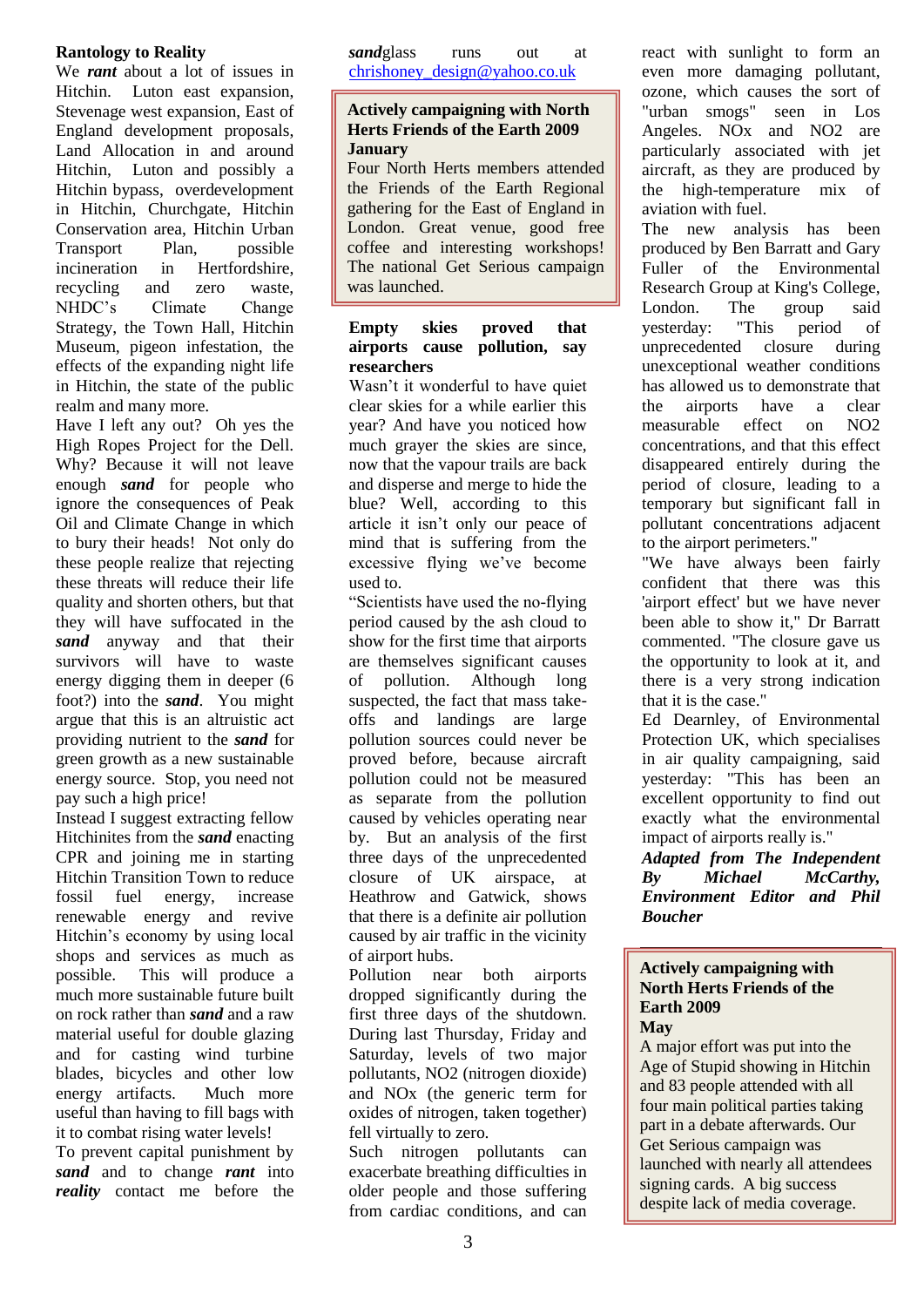# **Climategate**

The Climatic Research Unit email controversy (dubbed "Climategate" in the media) began in November 2009 with the Internet leak of thousands of emails and other documents from the University of East Anglia's (UEA) Climatic Research Unit (CRU). According to the university, the emails and documents were obtained through the hacking of a server. The emails were used to support widely-publicised allegations by climate change sceptics that the emails showed scientific misconduct and mishandling of Freedom of Information requests. The UEA and CRU issued rebuttals of the allegations. Three independent reviews into the affair were initiated in the UK, two of which were concluded by the end of March 2010. The CRU's director, Professor Phil Jones, stood aside temporarily from his post during the reviews. Reports by the House of Commons' Science and Technology Select Committee and an independent Science Assessment Panel commissioned by the UEA concluded that there was no evidence of malpractice on the part of the CRU and Phil Jones, though they did find that there was room for improvement in some of the CRU's working practices. The scientific consensus that "global warming is happening and that it is induced by human activity" was determined to not be challenged by the emails and there was "no evidence of any deliberate scientific malpractice in any of the work of the Climatic Research Unit." The UEA was criticised for a "culture of withholding information"[10] and although the CRU's use of statistics was generally commended, some of their methods may not have been the best for the purpose. The reports concluded that Phil Jones had no case to answer and that better statistical methods might not have produced significantly different results. The CRU's detractors were also criticised.

with one of the reports deploring the tone of their criticism and finding that some of the criticism had been "selective and uncharitable". The findings of the third review have yet to be published. In the United States, a review by Pennsylvania State University of the work of Michael E. Mann, whose correspondence was among the stolen e-mails, cleared him of wrongdoing. The Norfolk Constabulary is conducting a criminal investigation of the server breach. *From Wikipedia*

#### Actively campaigning with North **Herts Friends of the Earth 2009 March**

12 North Herts Friends of the Earth supporters travelled down together to the "Put people first" march at the G20 summit and we met more NHFOE members in the crowd of 35,000 at the G20. It was an excellent turn-out from us.

# **February, March, April**

A North Herts Friends of the Earth review of group structure and effectiveness was started. Several member offered to take on more responsibilities.

This is an ongoing process and we'll need to review where we are again in 2010.

# **US oil company donated millions to climate sceptic groups, says Greenpeace**

The report identifies little-known US oil company, Koch Industries as the paymaster of global warming sceptics in the US and Europe, giving \$73m to climate sceptic groups across the US and Europe.

Greenpeace says that Koch Industries donated nearly \$48m (£31.8m) to climate opposition groups between 1997-2008. From 2005-2008, it donated \$25m to groups opposed to climate change, nearly three times as much as ExxonMobil. Koch also spent \$5.7m on political campaigns and \$37m on direct lobbying to support fossil fuels. In a hardhitting report, which confirms

environmentalists' suspicions that there is a well-funded opposition to the science of climate change, Greenpeace accuses the funded groups of "spreading inaccurate and misleading information" about climate science and clean energy companies.

"The company's network of lobbyists, former executives and organisations has created a forceful stream of misinformation that Koch-funded entities produce and disseminate. The propaganda is then replicated, repackaged and echoed many times throughout the Koch-funded web of political front groups and thinktanks," said Greenpeace.

"Koch industries is playing a quiet but dominant role in the global warming debate. This private, outof-sight corporation has become a financial kingpin of climate science denial and clean energy opposition. On repeated occasions organisations funded by Koch foundations have led the assault on climate science and scientists, 'green jobs', renewable energy and climate policy progress," it says.

The groups include many of the best-known conservative thinktanks in the US. All have been involved in "spinning" the "climategate" story or are at the forefront of the anti-global warming debate, says Greenpeace. Koch has also contributed money to politicians, the report said, listing 17 Republicans and four Democrats whose campaign funds got more than \$10,000from the company.

Koch Industries is a \$100bn-ayear conglomerate dominated by petroleum and chemical interests, with operations in nearly 60 countries and 70,000 employees. It owns refineries which process more than 800,000 barrels of crude oil a day in the US, as well as a refinery in Holland. It has held leases on the heavily polluting tar-sand fields of Alberta, Canada and has interests in coal, oil exploration, chemicals, forestry, and pipelines.

The majority of the group's assets are owned and controlled by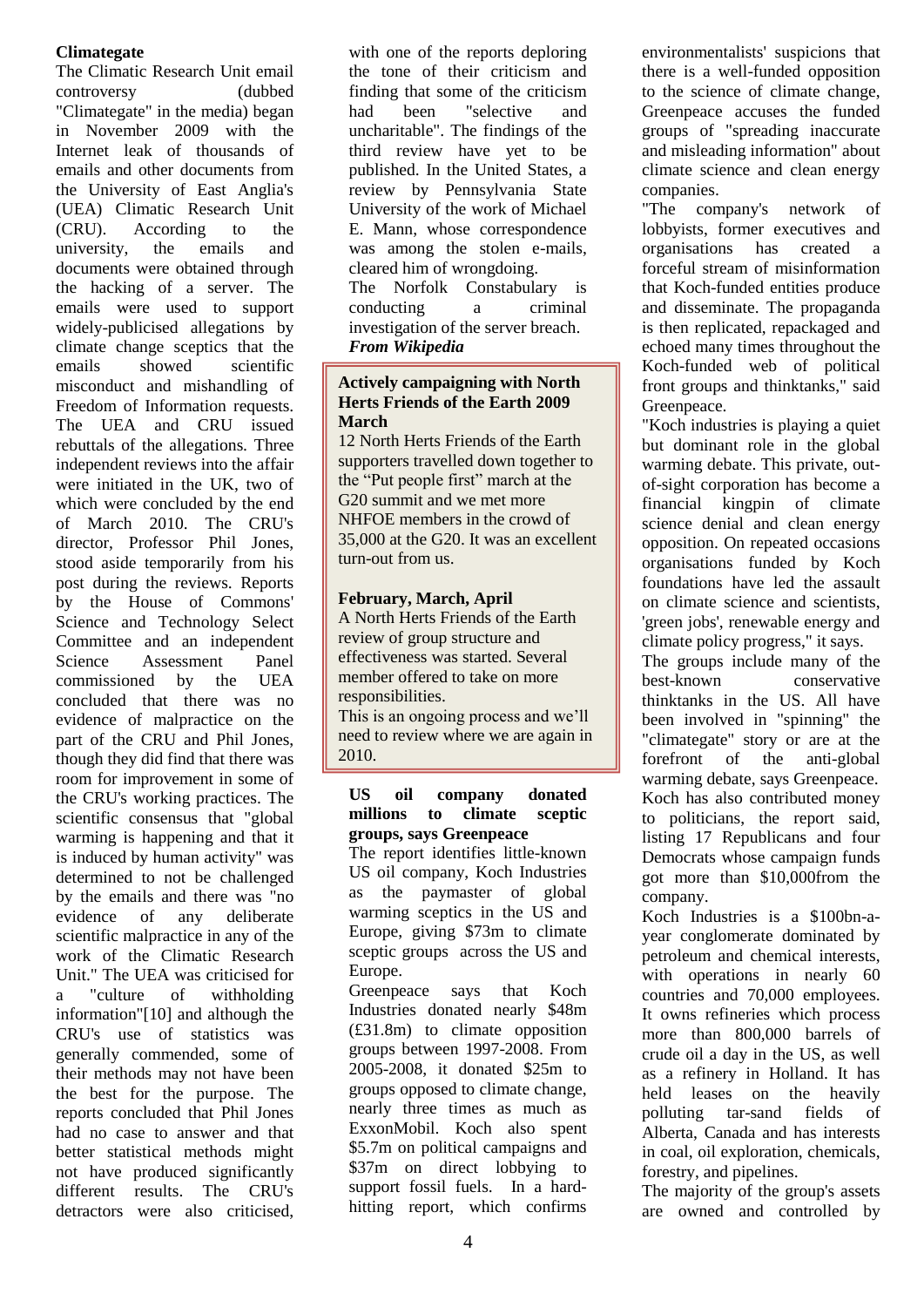Charles and David Koch. They have been identified by Forbes magazine as the joint ninth richest Americans and the 19th richest men in the world, each worth between \$14-16bn.



# **Wanted for crimes against the climate**

Greenpeace accuses the Koch companies of having a notorious environmental record. In 2000 the Environmental Protection Agency (EPA) fined Koch industries \$30m for its role in 300 oil spills that resulted in more than 3m gallons of crude oil leaking into ponds, lakes and coastal waters.

Report available at: [http://www.greenpeace.org/kochin](http://www.greenpeace.org/kochindustries) [dustries](http://www.greenpeace.org/kochindustries)

#### **Actively campaigning with North Herts Friends of the Earth 2009 April**

9 people attended an introduction night for new(ish) members. It was a social night mixed with some activities and discussion and of course, organic beer and wine! Maybe we should have another one?

#### **May**

4 members attended Get Serious **Earth State State State State State State State State State State State State State State State State State State State State State State State State State State State State State State State State State State State State** 

#### **June and July**

Triangle Garden and Rhythm of the World stalls great success with around 200 Get Serious cards signed. Good amount of volunteers, although more would have meant less work. Transition towns, anti incinerator campaign and group also promoted.

# **July**

Age of Stupid showing in Kimpton – following discussion chaired by Dan on behalf of NHFOE.

# **Low energy cooking tips**

Here's a few common sense tips to get your started on the road to energy-efficient cooking

# **1. Hot and Cold**

The first thing that you should become aware of around the kitchen is hot & cold. It takes a lot of energy to cool something down, and it takes a lot of energy to heat it up. That's where the savings can be made.

For example, don't leave the fridge or freezer door open longer than necessary. When the cold air escapes, this means that your fridge or freezer will have to work overtime to bring the temperature back down. Conversely, don't use more hot water than you need to. Don't boil a big pan full of water if you only need a little bit!

Most foods continue to cook after the heat has been turned off, so see if you can turn things off early. Most rice only needs to be brought to the boil, covered and turned off. Then just leave until the water (2:1 water to rice) is absorbed.

# **2. Size Matters**

When heating something, make sure that the heat actually goes where you want it to. This means that you should be careful to match your pots and pans to the appropriate burners on your range. Otherwise a lot of the energy you're using is just heating up the air in your kitchen.

# **3. Use a pressure cooker**

Dan and I had a pressure cooker for years and never used it very much. We bought it to speed up cooking dry beans and pulses. Pressure-cooking works because as the air pressure increases inside the sealed pot, the boiling point of water decreases. It is amazing the difference it makes! Cooking chickpeas takes a couple of hours but in a pressure cooker about 20 min. After an exciting phase of cooking every pulse or bean under the sun, it got forgotten.

We recently rediscovered it and now use it nearly every day for rice, potatoes… You can also use it for vegetables. I did find the pressure cooker a bit scary to use at first but you soon get used to it! Most of the timings in the manual are a bit ambitious and often you need to add an extra couple of minutes to the cooking time depending on what you are cooking. But pressure cookers are brilliant! They reduce the time and so the energy you are using to cook.

Look out for more low energy cooking tips in the next newsletter or if you can't wait check out [www.planetgreen.discovery.com](http://www.planetgreen.discovery.com/) **Submitted by Ann De Bock**

#### **Actively campaigning with North Herts Friends of the Earth 2009 July**

Get Serious strategy meeting held. 7 people were in attendance, actions agreed and long term strategy mapped out.

# **July**

Meeting held with North Herts Labour party on cutting CO2 locally and Get Serious campaign. Many ideas subsequently adopted by the Labour group from the Get Serious campaign.

# **September**

NHFOE put in objection to Housing allocations based on assumption of a Hitchin bypass. The arguments against a bypass were also made in the submission.

# **September**

Full council NHDC debate on incineration addressed by Dan in support of motion: "That, bearing in mind the effect on climate change of more incineration, this Council strongly urges Hertfordshire County Council to select a more benign alternative to incineration for future large scale waste disposal, and to procure a contract with reducing waste tonnage targets for the contractor to process." Put forward by Labour Cllr Deepak Sangha and Cllr David Billing The motion was lost, but with a much closer margin than expected.

# **September**

Get Serious cards sent to all HNFOE members with the newsletter but a low return rate shows this was not a simple operation and needs to be seriously considered as a tactic before being used again.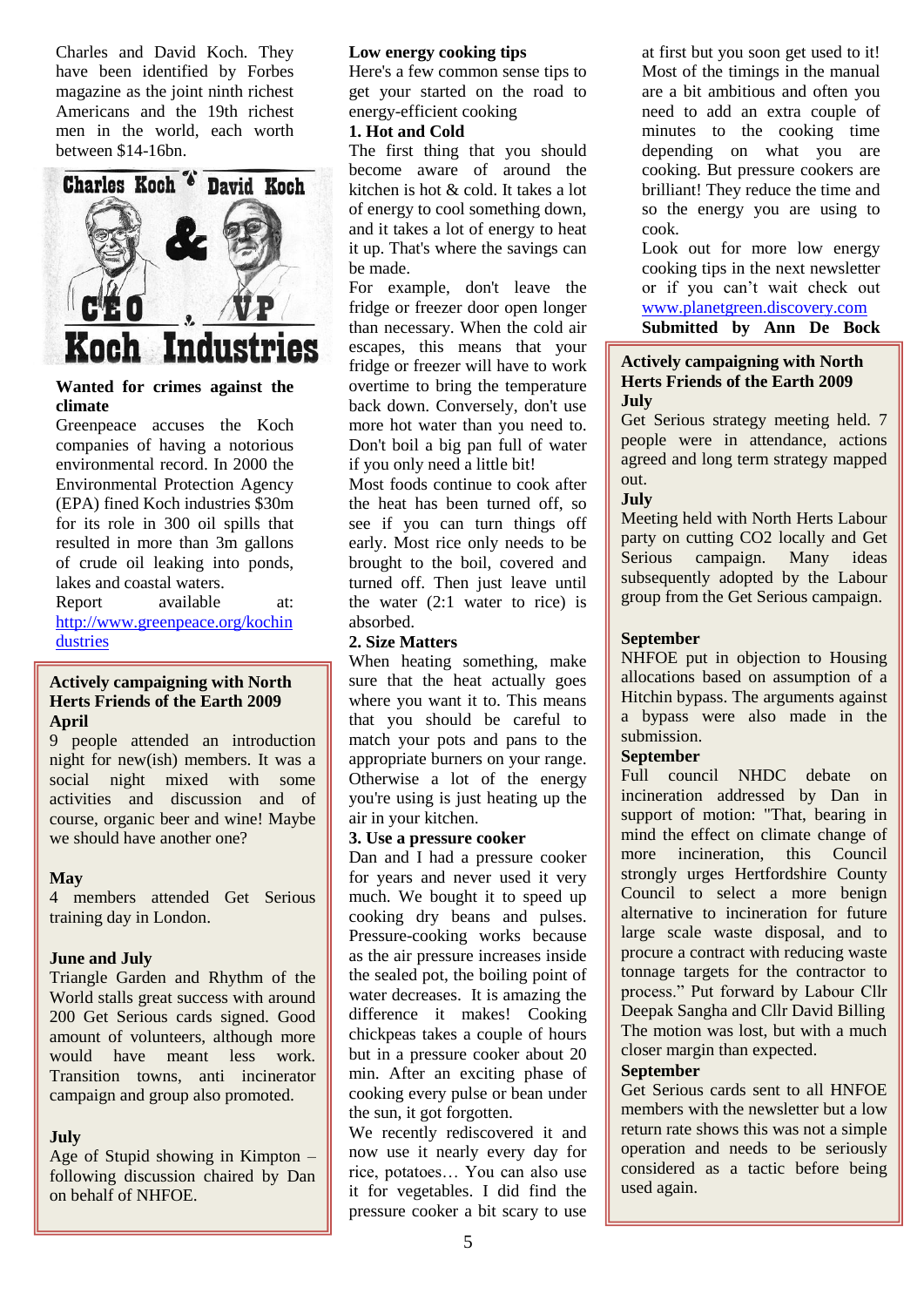

The delegates came and the delegates sat and they talked and they talked until their bums all went flat,

Then a delegate said of the country he knew

"We must do something quick, but just what shall we do?"

So they sat again thinking and there they stayed seated,

sitting and thinking: the planet's been heated.

"I think" said a delegate from Peru

"that we all must agree on some things we can do,

like reducing emissions, at least CO2",

So they nodded and noted, then vetoed and voted and one of them stood up and suddenly quoted

"It's the science, you see, that's the thing that must guide us.

When the leaders all get here they're certain to chide us"

So they sat again thinking about what to think,

then decided to ponder what colour of ink

to use on the paper when they'd all agreed to be selfless, not greedy, Mc Greedy, Mc Greed.

"But how do we choose just what colour to use?"

said a delegate there who'd been having a snooze.

"We need clear binding targets, definitive action.

We must all agree clearly, without more distraction"

So they sat again thinking about targets for ink, but the ink in their thinking had started to stink and they started to think that the ink was a kink in the thinking about real things they should think.

"If the climate needs mending, then this is our chance" said the nuclear delegate sent there by France, " we need to agree on one thing to agree on, something we all want a fixed guarantee on".

"Yes," said another, who thought this made sense, "some value for carbon, in dollars or pence"

But the mention of money and thoughts of expense had stifled the progress and things became tense.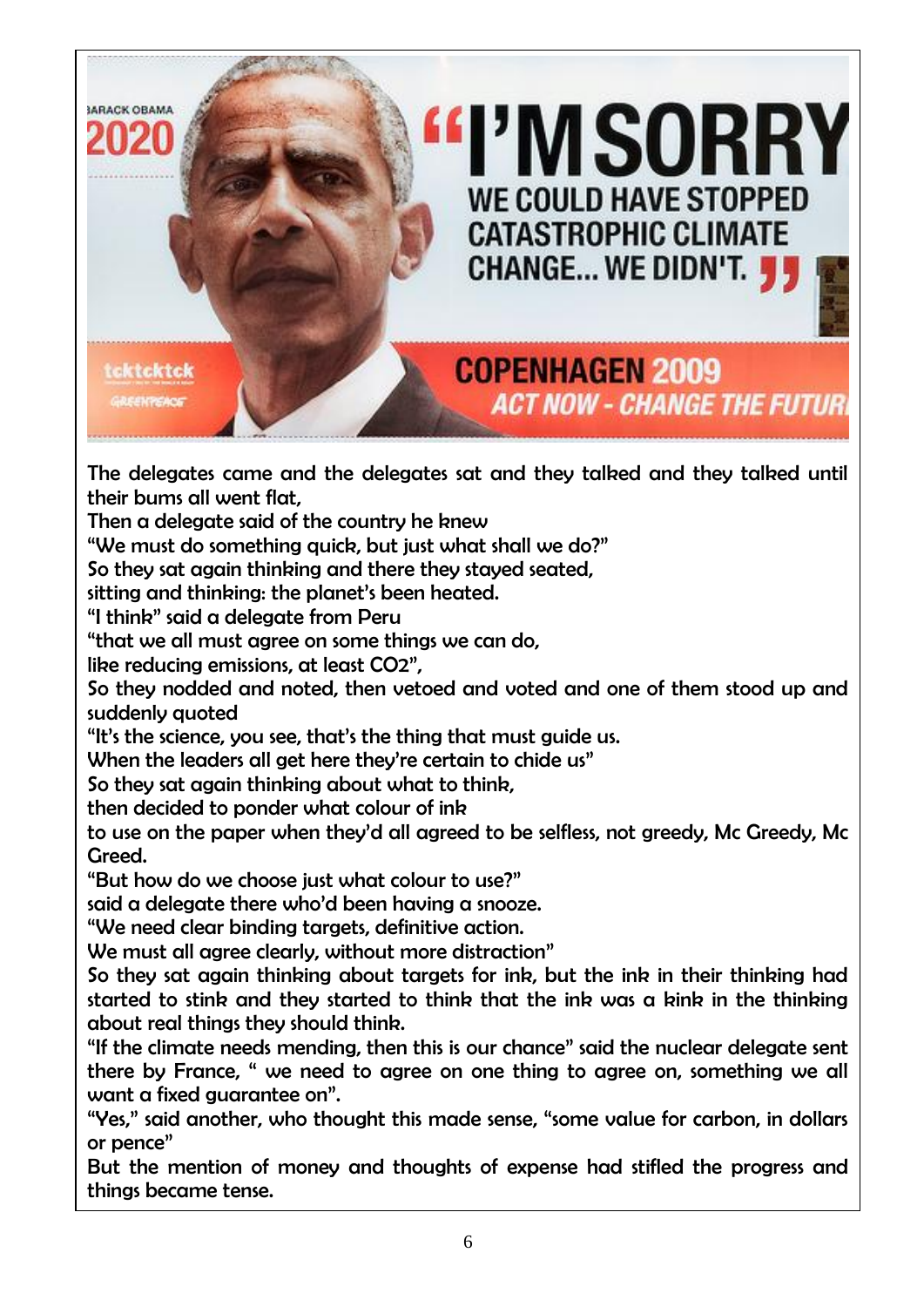The fellow from China,with a smile on his face said

"Who put the carbon there in the first place?"

"Wasn't us" said the US. Then Europe did too.

Then a silence descended and no words were spoken

Until a delegate stood up, voice nervous and broken,

"Is there nothing upon which we all can decide, because on Wednesday my chickens laid eggs that were fried."

"We all like a sing song" said the bloke from down under,

but then the great hall was all shouting and thunder.

Policemen had entered and were wearing protesters, who'd they'd beaten and flattened like blooded southwesters.

Ban Ki Moon put his head in another man's lap and was last heard muttering something like "crap".

But the chap next to him said "It's more like it's pooh"

So the great hall debated, not what they should do, but whether it was crap, cack or pooh. "It is pooh!" "It is cack!" "It is Crap!" - "We agree!"

It was written and labelled as document three.

"I think if we find one thing that we all agree on the maybe Brazil will be left with a tree on"

So they sat again thinking of trees in Brazil and glaciers retreating up hill and thought of the poor folks whose homes were in flood, but less of the protesters covered in blood. They pondered the species so nearly extinct; it was as if they all thought these things might be linked.

"We need a solution, we need action, please" said a lady who'd come from the sinking Maldives.

The others all nodded and said it was fact

that the time must be now, not to talk but to act.

Then Obama arrived and said, most rhetorical "Action is action and not metaphorical"

Wow, they all thought, he must mean allegorical.

"I love it when Barak goes all oratorical"

"But the problem I have is that congress won't pass it"

"Bugger" said Ban Ki, then "sorry", then "arse it"

Then Brown said "Now how does this strike you, it's simpler when voters already dislike you."

He suggested the EU should lead from the front.

So the Mail and the Telegraph called him something very rude indeed.

So the delegates stared at the texts with red marks on, ignoring the gales of laughter from Clarkeson.

No one was satisfied, nobody won, except the morons convinced it is really the sun. And they blew it and wasted the greatest of chances. Instead they all frolicked in diplomat dances and decided decisively right there and then that the best way to solve it is to meet up again and decide on a future that's greener and greater, not with action right now, but something else -later.

*Abridged from Radio 4's the Now Show, 18/12/09. Marcus Brigstocke gives us a Dr Seuss-style take on events at Copenhagen. [http://www.youtube.com/watch?v=3\\_RlKxz\\_ymQ](http://www.youtube.com/watch?v=3_RlKxz_ymQ)*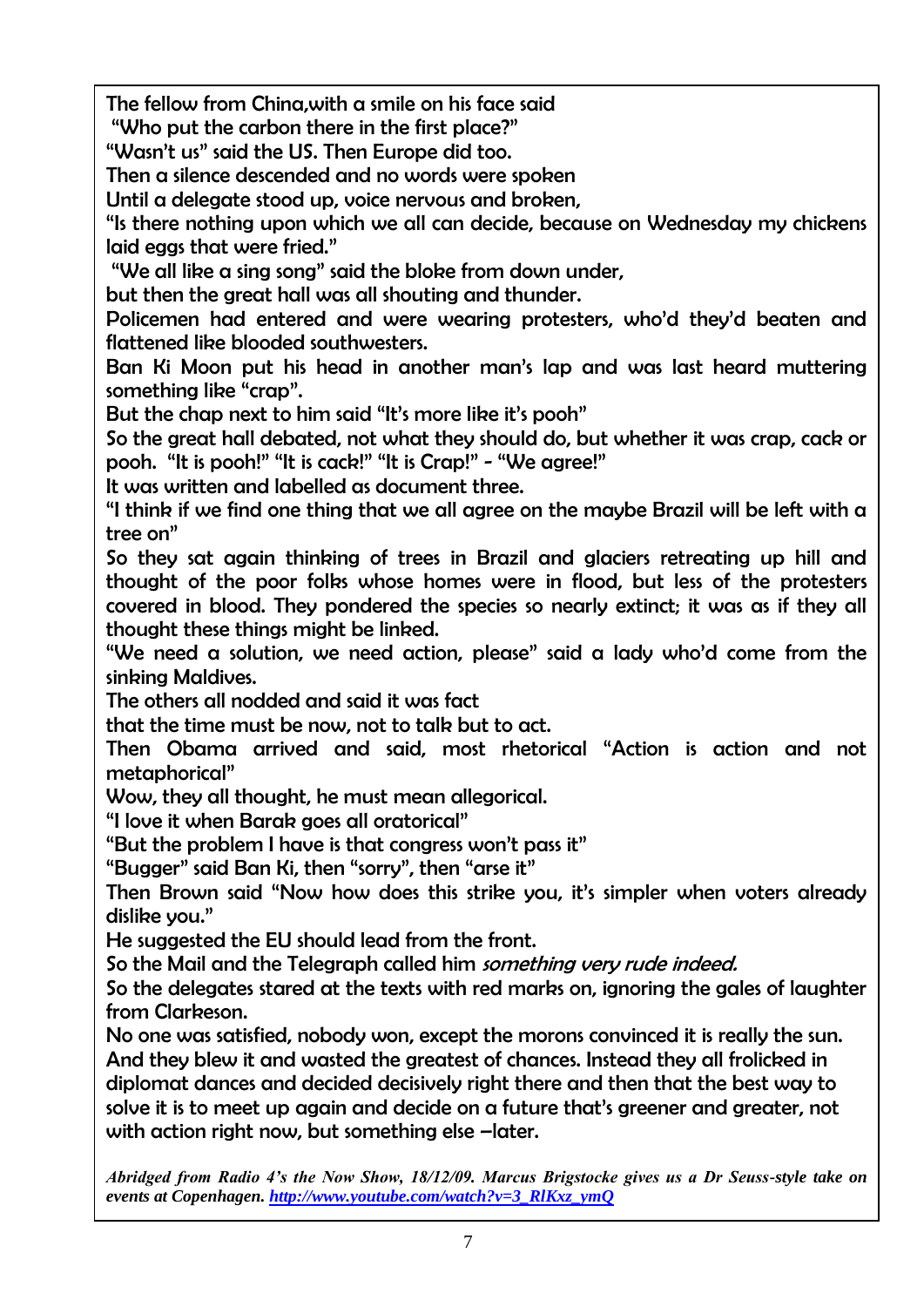#### **Actively campaigning with North Herts Friends of the Earth 2009 August**

Royston kite festival stall successful with new contacts being made in Royston and Get Serious and group promoted.

#### **September**

Stevenage Borough council agreed to dialogue with North Herts Friends of the Earth on cutting their co2 emissions and meeting held with SBC's Emma Rose. Some positive influence being had.

Ongoing.

Pressure on NHDC to communicate is still ongoing with little enthusiasm on their part, but they are aware and have relevant details and documents. Cards to be handed over at next discussion of NHDC climate change strategy.

**" The significant problems that exist today cannot be solved by the same level of thinking that created them." Albert Einstein**

#### **Actively campaigning with North Herts Friends of the Earth 2009 May**

Walsworth fair stall was attended by the most volunteers ever, but only 28 cards signed – this showed a need for leadership and training in getting cards signed and communicating with the public. Also, showed that Get Serious is a more difficult campaign to promote than others we have run. Also £37.50 made.



**"Activism is my rent for living on this planet" Alice Walker- Author**

#### **Actively campaigning with North Herts Friends of the Earth 2009**

#### **October**

NHFOE funded the public meeting in Hatfield that launched the anti incineration campaign there. NHFOE members and the group were major supporters of Herts Without Waste throughout the year, contributing to strategy, policy, demos and dialogue with Herts County Council officers and councillors.

#### **October**

Hitchin Library display held to promote "The Wave" and NHFOE.

# **October**

4 members attended the launch of NHDC Climate Change Strategy. Stall held and a lively conversation was held with NHDC's Jim Brown and councillors. The event was part of wider Local Strategic Partnership meeting and subsequent discussions were influenced by the need to address climate change.

#### **Actively campaigning with North Herts Friends of the Earth 2009 October**

Apple day stall held to promote The Wave demo and the group.



#### **Actively campaigning with North Herts Friends of the Earth 2009 November**

The official NHFOE consultation response to the Herts County Council waste consultation was written and sent and many others were sent from group members.

#### **Actively campaigning with North Herts Friends of the Earth 2009 November**

The official NHFOE consultation response to the Herts County Council waste consultation was written and sent and many others were sent from group members.

#### **Actively campaigning with North Herts Friends of the Earth 2009** Ongoing

Chris continued to build support for Transition Town Hitchin and attended several events.

**"First they ignore you, then they ridicule you, then they fight you, and then you win" - Gandhi**

# **Actively campaigning with North Herts Friends of the Earth 2009**

# **December**

14 NHFOE supporters went to the Wave demo in London to put pressure on the COP Copenhagen meeting

# **Actively campaigning with North Herts Friends of the Earth 2009**

# **Throughout year.**

Notable change of attitude at The Comet, who in the past have often followed up press releases and letters from North Herts Friends of the Earth. This year we were almost totally ignored, even to the extent of The Comet not reporting the only North Herts election hustings organised (Age of Stupid showing) by us! This despite two press releases and a phone call.